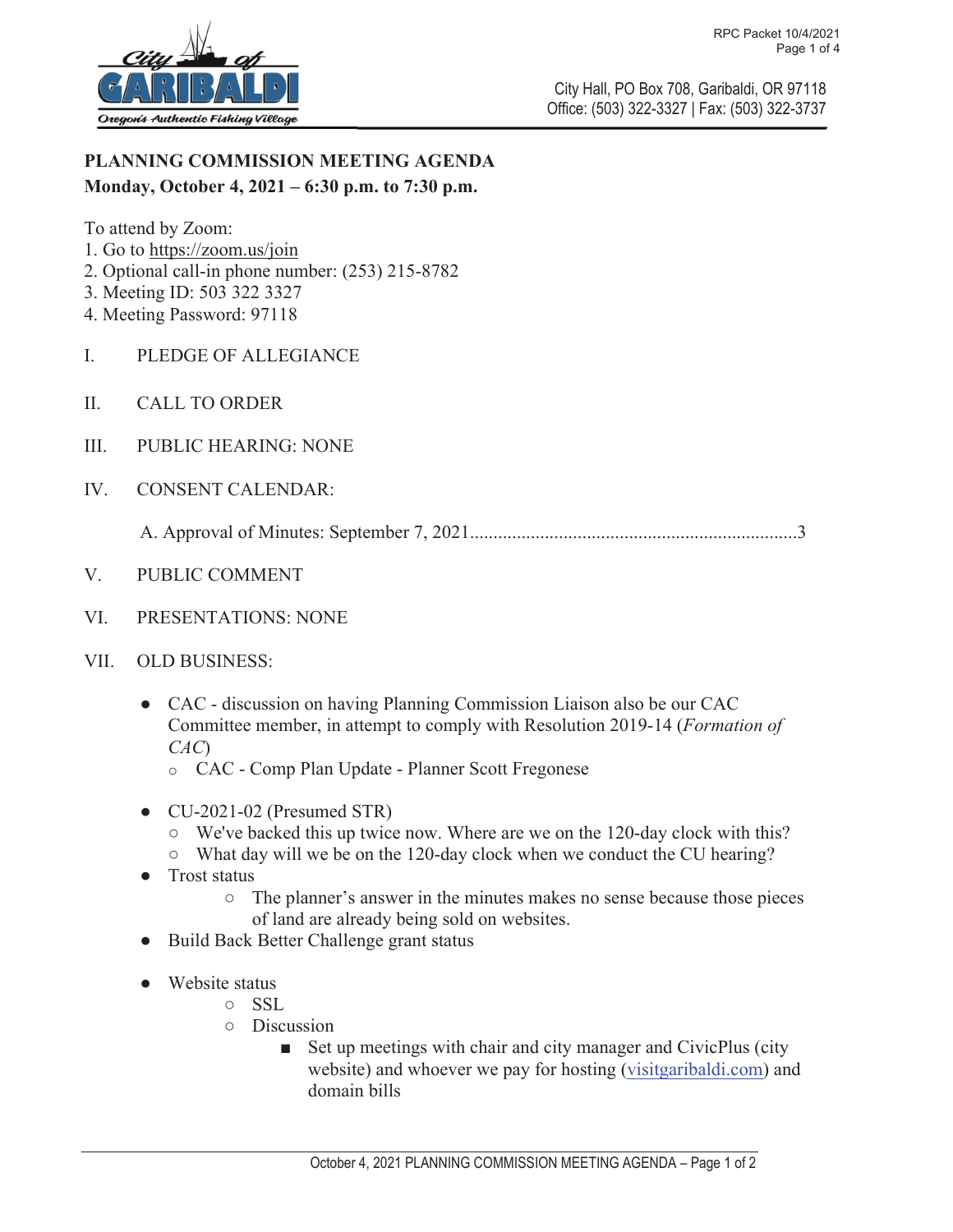- The Oregon Main St. Associate Level application costs nothing: ż Apply?
- ODOT Meeting Update
- Ɣ Garibaldi Retail and Property  $\circ$  Update from Cooper
- Signage update with the county
- VIII. NEW BUSINESS: NONE
- IX. COMMISSIONER REPORTS
- X. ADJOURNMENT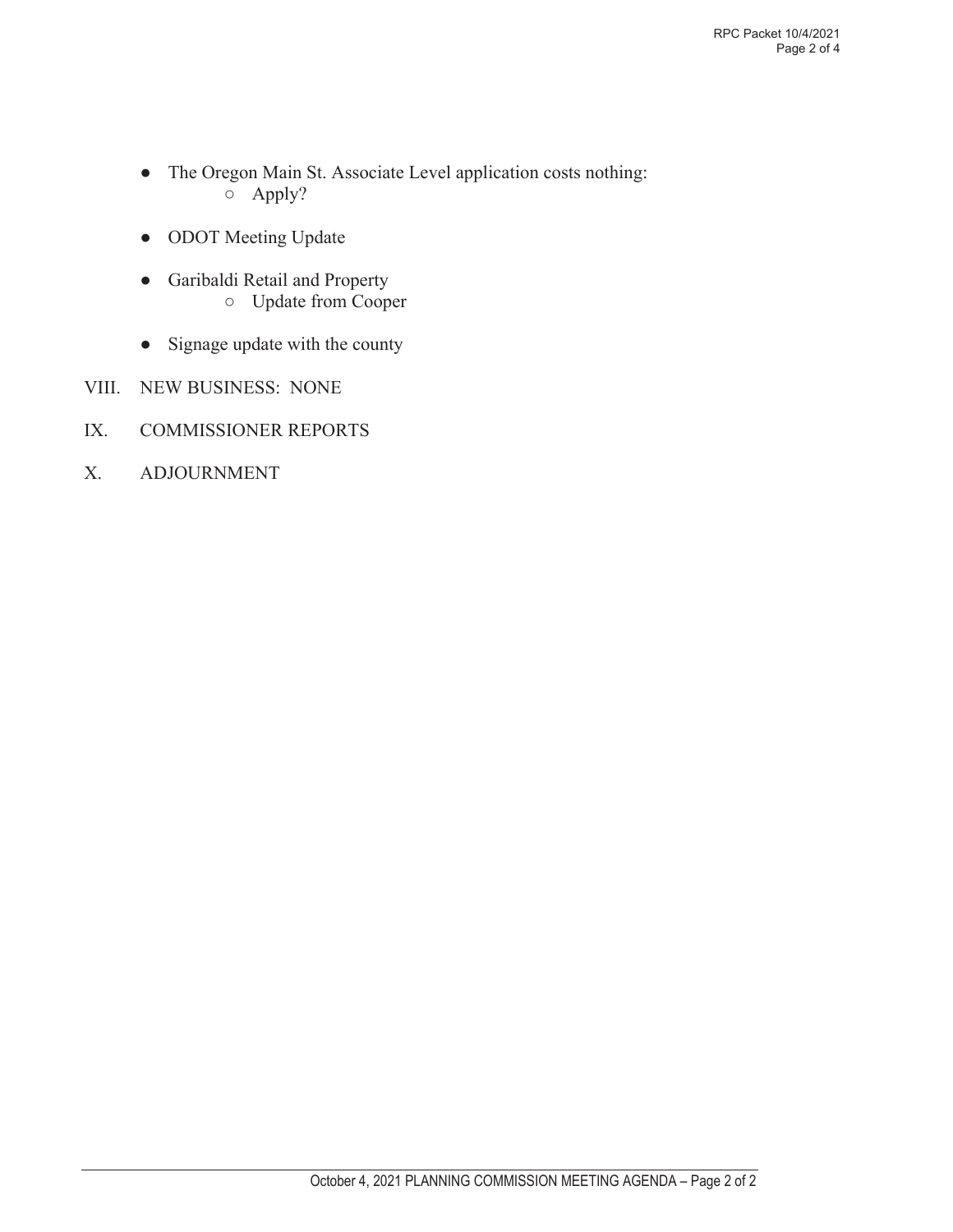

City Hall, PO Box 708, Garibaldi, OR 97118 Office: (503) 322-3327 | Fax: (503) 322-3737

## **REGULAR PLANNING COMMISSION MEETING MINUTES Tuesday, September 7, 2021 – 6:30 p.m. to 7:30 p.m. Zoom and in-person meeting**

- I. PLEDGE OF ALLEGIANCE
- II. CALL TO ORDER

Vice Chair Roy Hamilton called the Planning Commission meeting to order at 6:30 p.m. Present were Commissioners Judith Parker (Zoom), James Buker (Zoom) Roger Cooper, as well as City Manager Juliet Hyams. Guests included Carolee North, Laurie Wandell, David Laine and Linda Shattuck. Chair Nathan Findling was excused.

- III. PUBLIC HEARING: NONE
- IV. CONSENT CALENDAR: A. Approval of Minutes: July 26, 2021 & August 23, 2021

Cooper moved to approve the minutes. Second Buker. Motion passed 3-1.

- V. PUBLIC COMMENT
- VI. PRESENTATIONS: NONE
- VII. OLD BUSINESS:
	- 1. Comp plan update: CAC formation and scheduling of work session The city manager will get updates from both Lisa Phipps and John Morgan. She will make no commitments to a consultant until the planning commission indicates that.

She learned from an attorney that a city employee can be appointed to the comp plan update citizens advisory committee.

She will ask Chair Findling if he prefers September 27 or October 11.

Hamilton moved to schedule a comp plan work session for either September 27 or October 11, depending on Chair Findling's availability. Second Buker. Motion passed unanimously.

2. Park & Trail Signage

a. The county is ready to work on Wayfinding signage.

b. The Old Mill was bought for \$8M by a company from Utah called Roam Tillamook.